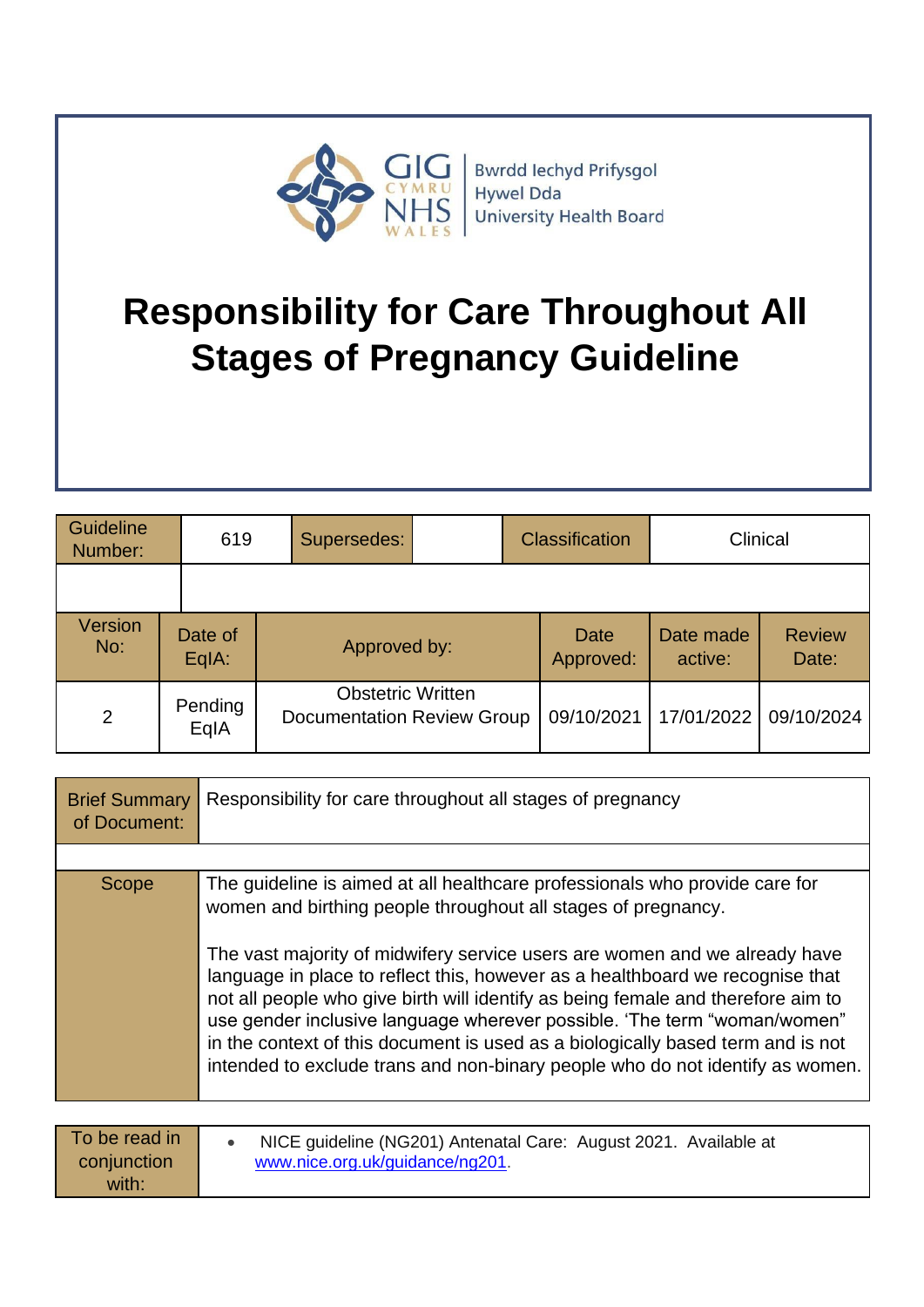| NICE Clinical guideline (CG110): Pregnancy and complex social factors: a model |
|--------------------------------------------------------------------------------|
| for service provision for pregnant women with complex social factors.          |
| September 2010 reviewed Aug 2018. Available at                                 |
| www.nice.org.uk/guidance/cg110                                                 |
|                                                                                |
| NICE guideline (NG194) Postnatal care. 20 April 2021. Available at             |
| www.nice.org.uk/guidance/ng194                                                 |
|                                                                                |

| Owning group   Obstetric Written Documentation Group |
|------------------------------------------------------|
|                                                      |

|         | Reviews and updates                                                                                                                                                                                                                                                                                                                                                                                                                                                                        |                   |
|---------|--------------------------------------------------------------------------------------------------------------------------------------------------------------------------------------------------------------------------------------------------------------------------------------------------------------------------------------------------------------------------------------------------------------------------------------------------------------------------------------------|-------------------|
| Version | <b>Summary of Amendments:</b>                                                                                                                                                                                                                                                                                                                                                                                                                                                              | Date<br>Approved: |
| no:     |                                                                                                                                                                                                                                                                                                                                                                                                                                                                                            |                   |
|         | New guideline                                                                                                                                                                                                                                                                                                                                                                                                                                                                              | 14.9.17           |
| 2       | <b>Guideline update:</b><br>Inclusion of proformas for consultant led care and criteria for<br>consultant led care.<br>The inclusion of an obstetric review at 36-37 weeks' gestation for<br>women booked under consultant led care which includes an<br>assessment for suitability to return to midwife led care; intrapartum<br>management plan; recommended place of birth; discussion and<br>informed choice regarding mode of birth and associated risks, plan<br>for postnatal care. | 15/10/2021        |

|  | , Keywords   Responsibility for care throughout all stages of pregnancy |
|--|-------------------------------------------------------------------------|
|--|-------------------------------------------------------------------------|

| Database No: | 619 | Page 2 of 8                                                                 | Version | 2.0 |
|--------------|-----|-----------------------------------------------------------------------------|---------|-----|
|              |     | <b>Responsibility for Care Throughout All Stages of Pregnancy Guideline</b> |         |     |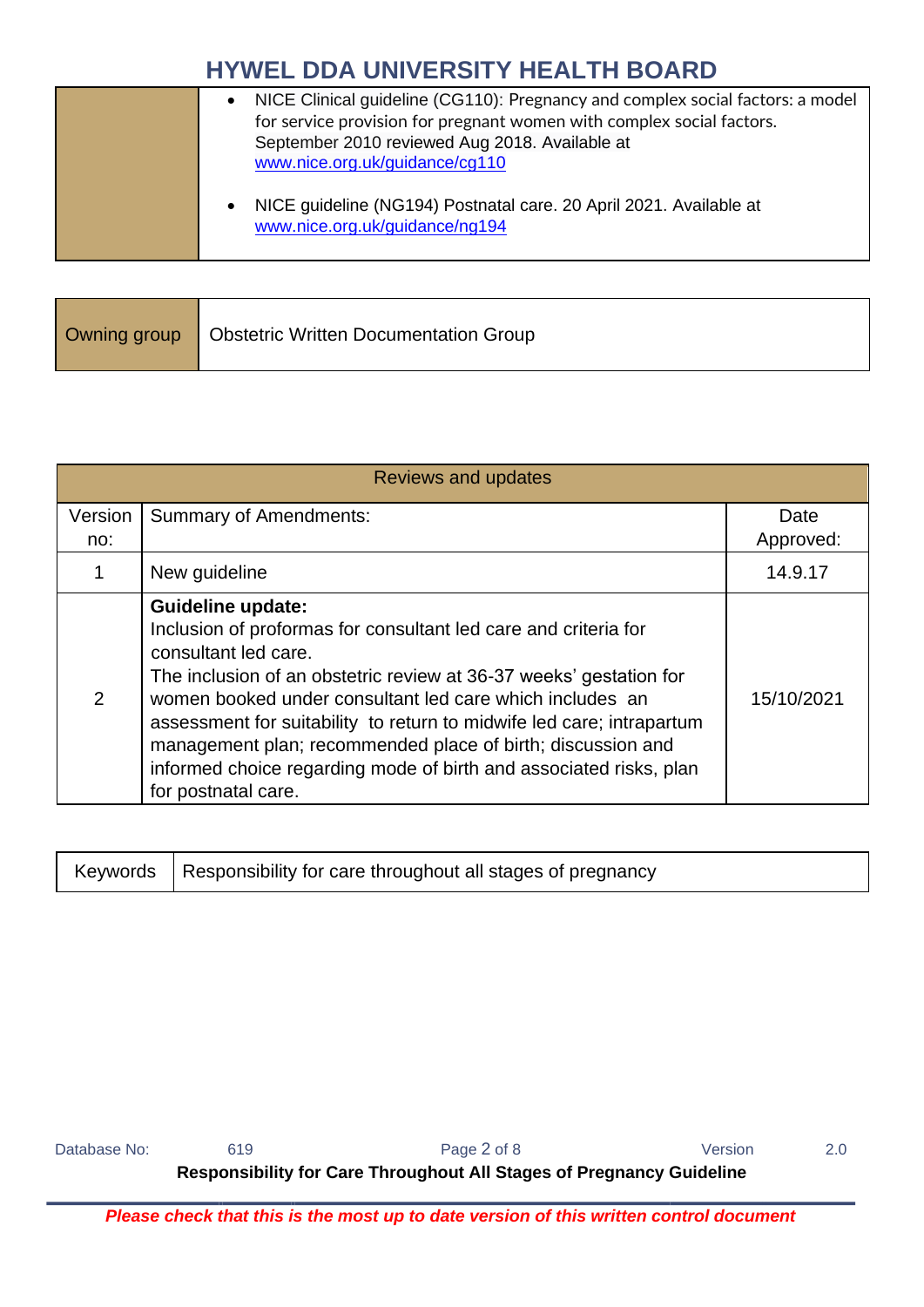| Contents |  |
|----------|--|
|          |  |
|          |  |
|          |  |
|          |  |
|          |  |
|          |  |

619 Page 3 of 8 Version Database No: Responsibility for Care Throughout All Stages of Pregnancy Guideline

 $2.0$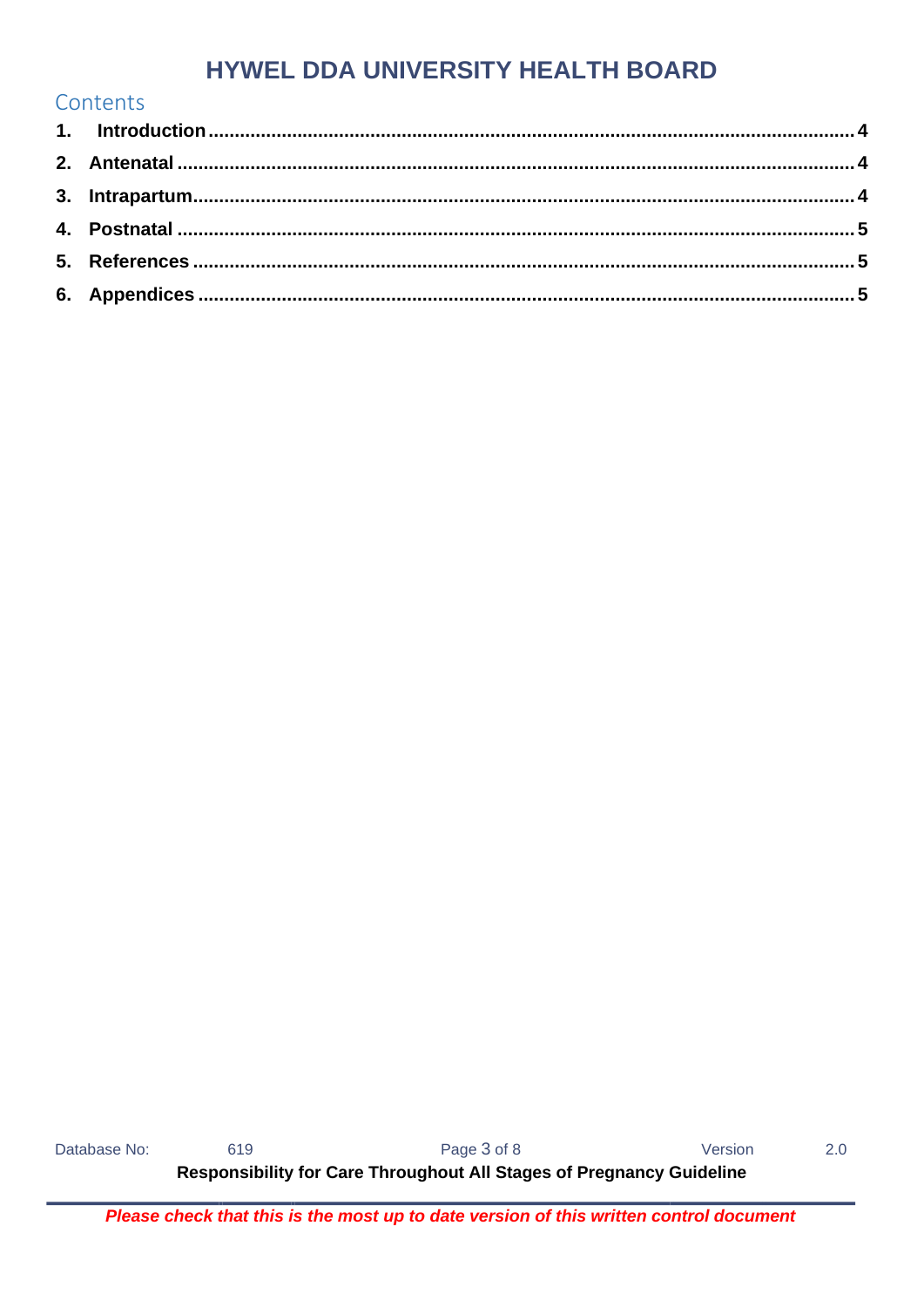#### <span id="page-3-0"></span>**1. Introduction**

Antenatal services should be accessible and welcoming so that women can access care easily and early on in their pregnancy. Having a baby is a joyous and fulfilling experience and nowadays a safe one for the majority of women. Some women will have more complex health issues and will require obstetric care, alongside midwifery care, to ensure an appropriate plan is in place to maximise the best outcomes for the woman her baby.

#### <span id="page-3-1"></span>**2. Antenatal**

- 2.1 The woman will be invited to booking appointment with a midwife at around or prior to 9 weeks of pregnancy. If any complex social or health factors are identified, as outlined in the criteria for Consultant-Led care (see appendix1), then the midwife will discuss reasons why Consultant-Led care is recommended. The woman will then make an informed decision regarding whom she wishes to be her named lead professional. The woman may choose a Consultant-Led pathway as a personal preference in the absence of any complexities.
- 2.2 The responsible person will be named on the front cover of the pregnancy hand-held records. Care will be either:
	- Consultant Led Care
	- Midwifery Led Care
- 2.3 If a referral is necessary following Midwifery-Led Care, then the policy for routes of referral within maternity services multidisciplinary team should be followed.
- 2.4 A clear plan of care must be included within the pregnancy held records. Any special instructions must be written plainly and communicated to those involved. For women having a named consultant as the lead professional then the consultant will complete the antenatal proforma with a detailed plan of care. The woman must be kept informed of this plan and of any changes throughout all stages of her pregnancy.
- 2.5 Women who are under consultant-led care should have their care pathway re-evaluated by their consultant (or Senior Obstetrician) at 36-37 weeks' gestation, appropriately referring for midwife-led care in the absence of any ongoing complex factors. This review should incorporate a discussion with the woman regarding birth choices including: The preferred mode of birth; place of birth and a rationale for any recommendations; any specific plan for intrapartum care agreed (such as intravenous access etc); and postpartum care required (such as follow up appointments etc). This should be clearly documented in the All-Wales antenatal hand-held record, in the relevant intrapartum and postpartum considerations page. Patient information leaflets should be given as appropriate.

#### <span id="page-3-2"></span>**3. Intrapartum**

The midwife has the responsibility to recognise the warning signs of abnormality in the mother and infant which necessitates referral to the obstetric team in accordance with the NMC's Standards of proficiency for midwives (2019).

When a referral has been made to the obstetric team the consultant on call becomes the responsible professional for care.

| Database No: | 619 | Page 4 of 8                                                          | Version |  |
|--------------|-----|----------------------------------------------------------------------|---------|--|
|              |     | Responsibility for Care Throughout All Stages of Pregnancy Guideline |         |  |
|              |     |                                                                      |         |  |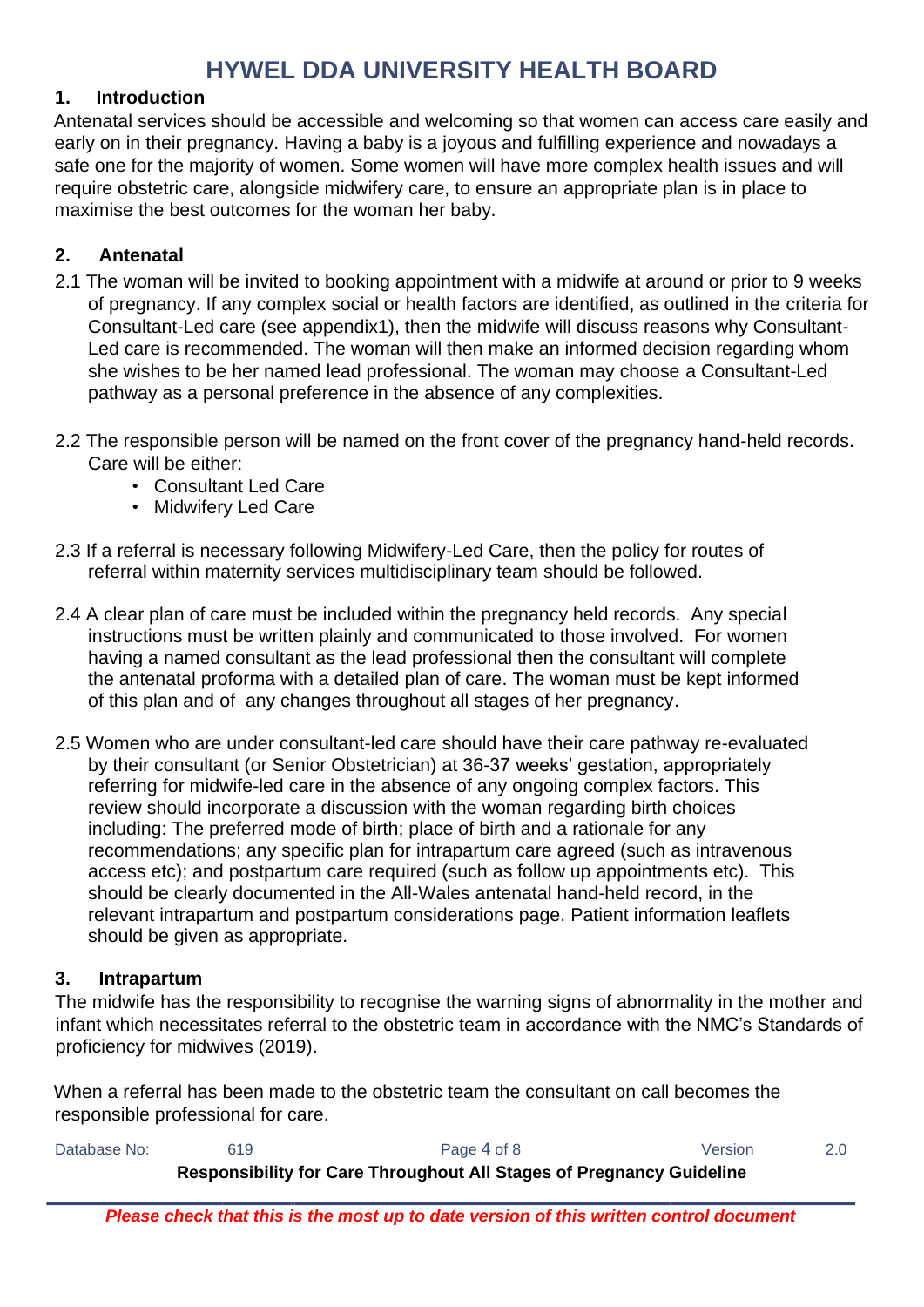#### <span id="page-4-0"></span>**4. Postnatal**

- 4.1 Unless there are ongoing issues care will be transferred back to the named midwife following the delivery who will be responsible for referral if necessary.
- 4.2 Formal handover of care to the Health Visiting Services must take place and be clearly documented in the hand-held records.

#### <span id="page-4-1"></span>**5. References**

GMC. Ethical Guidance for Doctors: Good Medical Practice available at <https://www.gmc-uk.org/ethical-guidance/ethical-guidance-for-doctors/good-medical-practice>

NICE guideline [NG201] Antenatal Care: August 2021. Available at [www.nice.org.uk/guidance/ng201.](http://www.nice.org.uk/guidance/ng201)

NICE quality standard (QS192) Intrapartum care: existing medical conditions and obstetric complications Quality standard Published: 28 February 2020 [www.nice.org.uk/guidance/qs192](http://www.nice.org.uk/guidance/qs192)

NICE guideline (NG190) Intrapartum care for healthy women and babies Clinical guideline Published: 3 December 2014 available at: [www.nice.org.uk/guidance/cg190](http://www.nice.org.uk/guidance/cg190)

NICE Clinical guideline [CG110]: Pregnancy and complex social factors: a model for service provision for pregnant women with complex social factors. September 2010 reviewed Aug 2018. Available at [www.nice.org.uk/guidance/cg110](http://www.nice.org.uk/guidance/cg110)

NICE guideline (NG 194) Postnatal care Published: 20 April 2021. Available at [www.nice.org.uk/guidance/ng194](http://www.nice.org.uk/guidance/ng194)

NMC Standards of proficiency for midwives Published 18 November 2019 [https://www.nmc.org.uk/globalassets/sitedocuments/standar](https://www.nmc.org.uk/globalassets/sitedocuments/standards/standards-of-proficiency-for-midwives.pdf) [ds/standards-of-proficiency-for-midwives.pdf](https://www.nmc.org.uk/globalassets/sitedocuments/standards/standards-of-proficiency-for-midwives.pdf)

NMC The Code: Professional standards of practice and behaviour for nurses, midwives and nursing associates (2020). Available at [https://www.nmc.org.uk/globalassets/sitedocuments/nmc](https://www.nmc.org.uk/globalassets/sitedocuments/nmc-publications/nmc-code.pdf)[publications/nmc-code.pdf](https://www.nmc.org.uk/globalassets/sitedocuments/nmc-publications/nmc-code.pdf)

#### <span id="page-4-2"></span>**6. Appendices**

Criteria for referral for consultant led care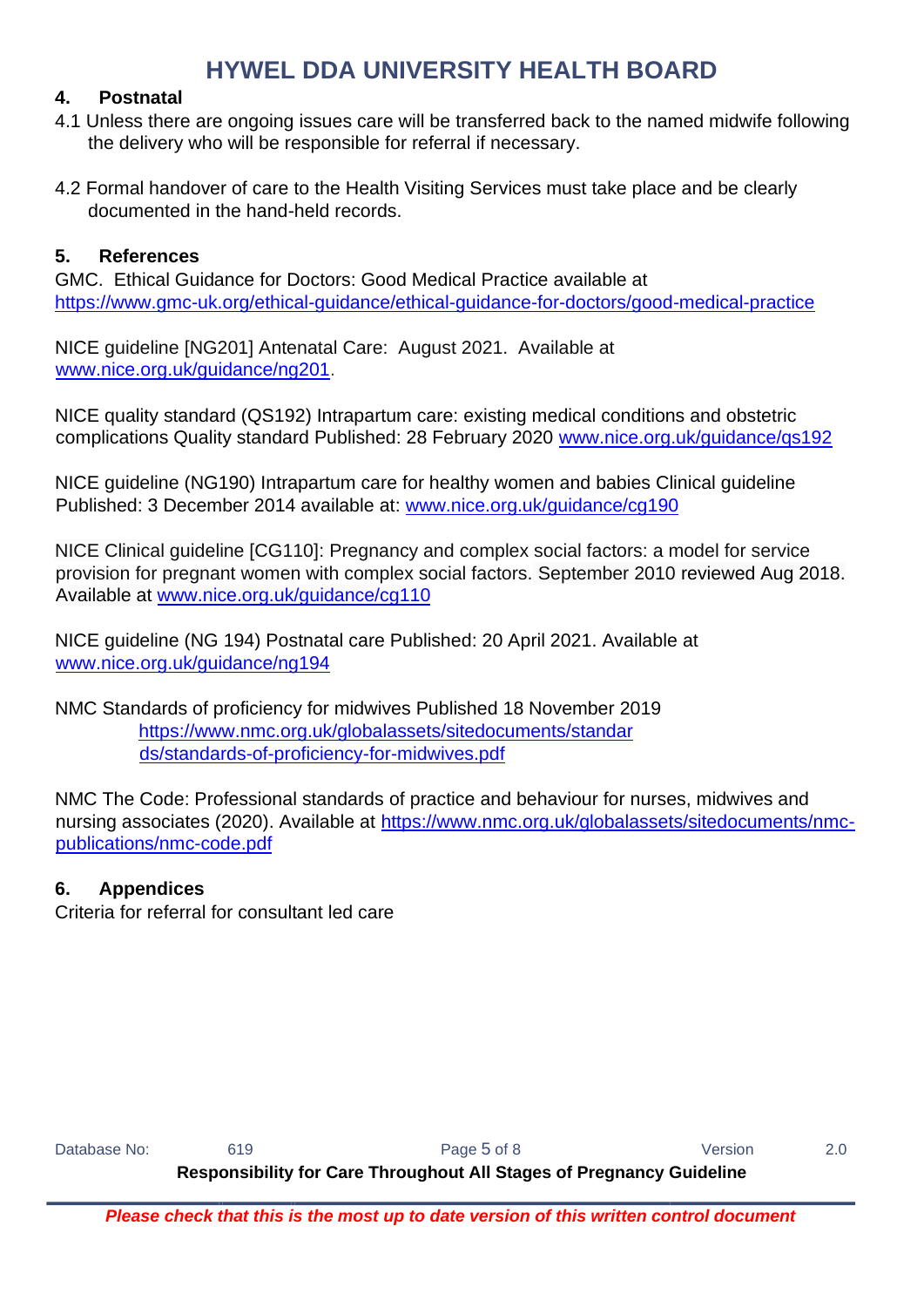Appendix 1.



### **Hywel Dda University Health Board Consultant-Led Criteria (CLC)**

The following are medical conditions and situations where there is an increased risk for mother and baby.

#### *These women will need to be booked under Consultant-Led Care and a plan of care documented at Booking.*

The midwife must tick the appropriate box and insert the completed form into antenatal clinic notes.

**NB: \*** means women are NOT suitable for delivery at Bronglais General Hospital but can receive antenatal care at BGH

| <b>MEDICAL</b><br><b>CONDITIONS</b> | <b>ADDITIONAL INFORMATION</b>                                                                                               | <b>TICK</b> |
|-------------------------------------|-----------------------------------------------------------------------------------------------------------------------------|-------------|
| <b>Cardiovascular</b>               | Confirmed cardiac disease - assessment by Consultant for mode & place of<br>delivery                                        | *           |
|                                     | <b>Hypertensive disorders</b>                                                                                               |             |
| <b>Respiratory</b>                  | Asthma requiring oral steroids within last six months                                                                       |             |
|                                     | Under care of respiratory physician e.g. cystic fibrosis                                                                    |             |
| Haematological                      | Haemoglobinopathies - sickle cell disease / Beta - thalassaemia major.                                                      |             |
|                                     | History of Thromboembolic disorders DVT /                                                                                   |             |
|                                     | Previous thromboembolism in patient                                                                                         |             |
|                                     | Von Willebrands disease - assessment by Consultant for mode & place of<br>delivery by 32/40                                 | ж           |
|                                     | Atypical antibodies which carry a risk of haemolytic disease of the newborn                                                 |             |
|                                     | Haemoglobin ≤ than 85g/dl                                                                                                   |             |
| <b>Infective</b>                    | Known GBs carrier or identified in urine                                                                                    |             |
|                                     | Known Hepatitis B,C, D etc.                                                                                                 |             |
|                                     | HIV positive status - Consultant to discuss with paediatricians                                                             | *           |
|                                     | Current active chicken pox /rubella/genital herpes/toxoplasmosis/parvo virus<br>- Consultant to discuss with paediatricians |             |
|                                     | <b>Tuberculosis under treatment</b>                                                                                         |             |
| <b>Immune</b>                       | Systemic Lupus erythematosus - assessment by Consultant for mode & place                                                    |             |
|                                     | of delivery                                                                                                                 | ж           |
|                                     | Rheumatoid/ inflammatory conditions                                                                                         |             |
|                                     | Scleroderma                                                                                                                 |             |
| <b>Endocrine</b>                    | Hyperthyroidism / Hypothyroidism                                                                                            |             |
|                                     | Type 1 diabetes - to be booked at GGH                                                                                       |             |
|                                     | Type 2 diabetes on insulin at booking/ in pregnancy - transfer care to GGH by<br>32/40                                      | *           |
|                                     | Previous history of Gestational Diabetes/ Diabetes in first degree relative                                                 |             |
| <b>Renal</b>                        | Renal disease requiring care by a renal specialist - assessment by                                                          | *           |
|                                     | Consultant for mode & place of delivery by 32/40                                                                            |             |
|                                     | <b>Bladder surgery / injury</b>                                                                                             |             |
| <b>Neurological</b>                 | <b>Epilepsy</b>                                                                                                             |             |
|                                     | <b>Myasthenia gravis</b>                                                                                                    |             |
|                                     | <b>Multiple sclerosis</b>                                                                                                   |             |
|                                     | <b>Previous CVA/TIA</b>                                                                                                     |             |
| <b>Skeletal</b>                     | History of spinal surgery / pelvic fracture resulting in paraplegia                                                         |             |
| Database No:                        | Page 6 of 8<br>619<br>Version                                                                                               | 2.0         |

**Responsibility for Care Throughout All Stages of Pregnancy Guideline**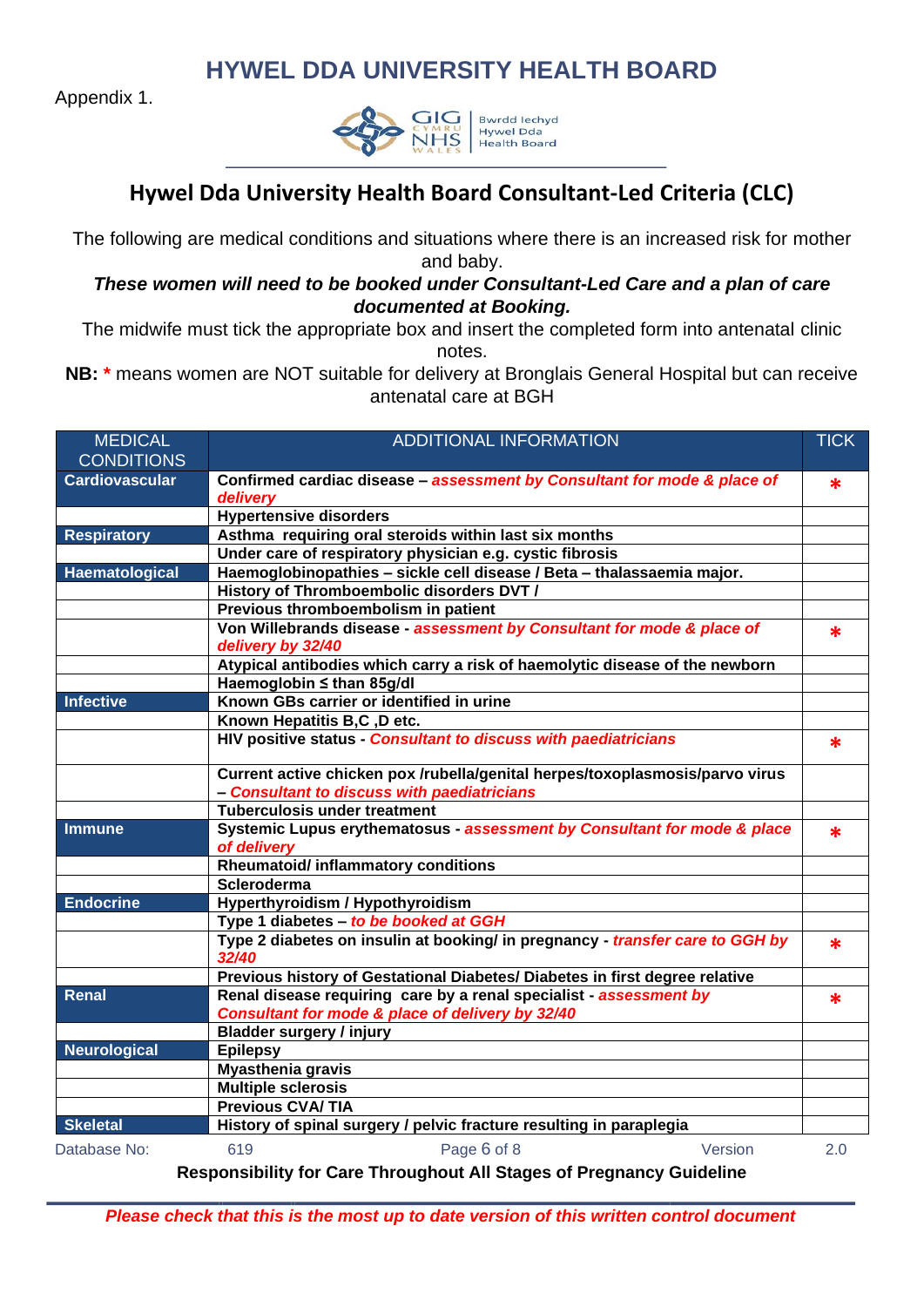| <b>Gastrointestinal</b>                      | Liver disease/ Hepatitis - assessment by Consultant for mode & place of              | *      |
|----------------------------------------------|--------------------------------------------------------------------------------------|--------|
|                                              | delivery by 32/40                                                                    |        |
|                                              | <b>Bariatric surgery</b>                                                             |        |
|                                              | Inflammatory bowel disease /ulcerative colitis / crohns                              |        |
| <b>Psychiatric</b>                           | Psychiatric disorder requiring inpatient care                                        |        |
|                                              | <b>Bipolar disease</b>                                                               |        |
|                                              | Previous post -partum psychosis/ depression requiring treatment                      |        |
| Ophthalmology                                | Eye abnormality under care of ophthalmologist e.g. detached retina                   |        |
|                                              | Glaucoma                                                                             |        |
| <b>Previous</b>                              | Pre-eclampsia or PET/ Eclampsia in first degree relative                             |        |
| pregnancy<br>complications                   |                                                                                      |        |
|                                              | Previous preterm delivery                                                            |        |
|                                              | Placental abruption with adverse outcomes                                            |        |
|                                              | <b>Eclampsia/ HELLP syndrome</b>                                                     |        |
|                                              | Late miscarriage                                                                     |        |
|                                              | Recurrent miscarriage> 3 consecutive pregnancies                                     |        |
|                                              | <b>Uterine rupture</b>                                                               |        |
|                                              | Primary postpartum haemorrhage requiring blood transfusions                          |        |
|                                              | <b>Caesarean section</b>                                                             |        |
|                                              | Shoulder dystocia                                                                    |        |
|                                              | Extensive vaginal tear / cervical tear. 3rd or 4 <sup>th</sup> degree tear           |        |
|                                              |                                                                                      |        |
|                                              | Previous IUGR with birth weight less that 2500grms at term or BWC < 10 <sup>th</sup> |        |
|                                              | centile                                                                              |        |
|                                              | Previous baby weight >4500grms                                                       |        |
|                                              | Previous baby with significant neonatal complications / encephalopathy               |        |
|                                              | Previous baby requiring an exchange blood transfusion                                |        |
| <b>Current</b>                               | Age over 40 at booking                                                               |        |
| pregnancy                                    |                                                                                      |        |
|                                              | Known multiple pregnancy:                                                            | ж      |
|                                              | MCMA - transfer care to GGH by 28/40<br>$\bullet$                                    |        |
|                                              | MCDA - transfer care to GGH by 32/40                                                 |        |
|                                              | DCDA - transfer care to GGH by 32/40                                                 |        |
|                                              | Triplets - transfer to tertiary unit from viability                                  |        |
|                                              | Confirmed/ suspected placenta accreta - MDT discussion. Transfer care to             |        |
|                                              | <b>GGH</b>                                                                           |        |
|                                              | Pregnancy resulting from assisted reproduction e.g. IVF (not Clomid)                 |        |
|                                              | Age under 16 at booking                                                              |        |
|                                              | BMI <18 or >35 at Booking - assessment by Consultant for mode & place of             |        |
|                                              | delivery                                                                             | $\ast$ |
|                                              | BMI>45 at Booking - assessment by Consultant for place of delivery                   |        |
|                                              | Para 5 or more                                                                       |        |
|                                              |                                                                                      |        |
|                                              | Smoker >10 cigarettes per day                                                        |        |
|                                              | Alcohol consumption > 14 units per week                                              |        |
|                                              | Recreational drug use/ known drug abuse                                              |        |
|                                              | <b>Previous Anaesthetic complication</b>                                             |        |
|                                              | Late booker >20 weeks gestation                                                      |        |
|                                              | Suspected IUGR OR EFW ≤1.5kg at 36/40 - consider delivery at GGH                     | ∗      |
| <b>Previous</b><br>Gynaecological<br>history | Major Gynaecology surgery/myomectomy/hysterotomy                                     |        |
|                                              | <b>Known fibroids</b>                                                                |        |
|                                              | Surgery to cervix e.g. ≥ 2 LLETZ or Cone biopsy                                      |        |
|                                              | <b>Female Genital Mutilation</b>                                                     |        |
|                                              |                                                                                      |        |

Database No: 619 619 Page 7 of 8 Version 2.0

**Responsibility for Care Throughout All Stages of Pregnancy Guideline**